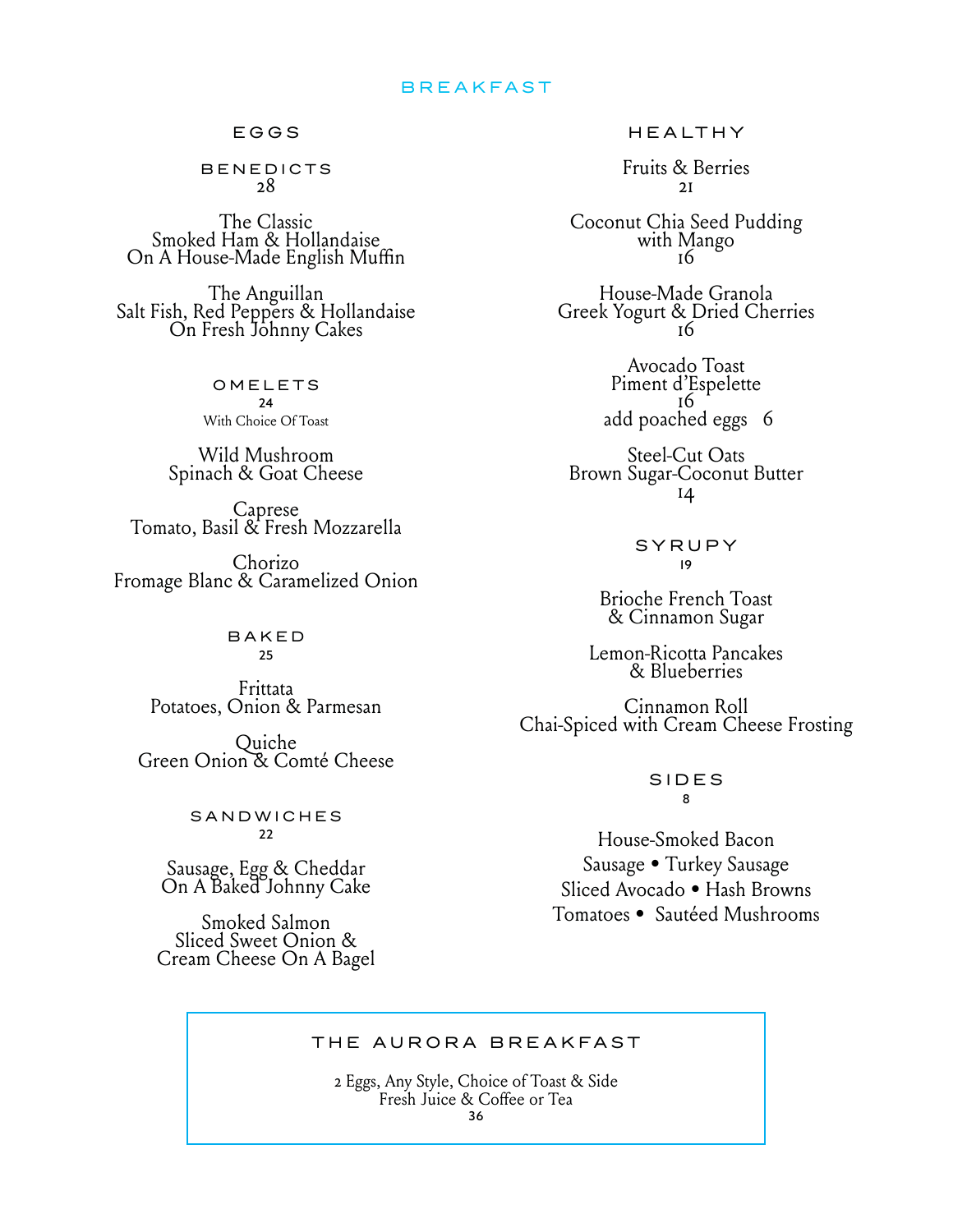# TO DRINK

COFFEE + TEA Drip Coffee 6 Espresso 5 Macchiato 6 Cortado 7 Cappuccino 8 Latte 9 Nitro Cold Brew 10 Iced / Hot Tea 6

# JUICES

12

# The Red Beet, Carrot, Orange, Apple, Ginger

The Yellow Pineapple, Grapefruit, Passionfruit, Vanilla, Coconut Water

The Green Kale, Fennel, Green Apple, Cucumber, Celery, Basil

Fresh Orange 8

Fresh Grapefruit 8

Ginger Shot 6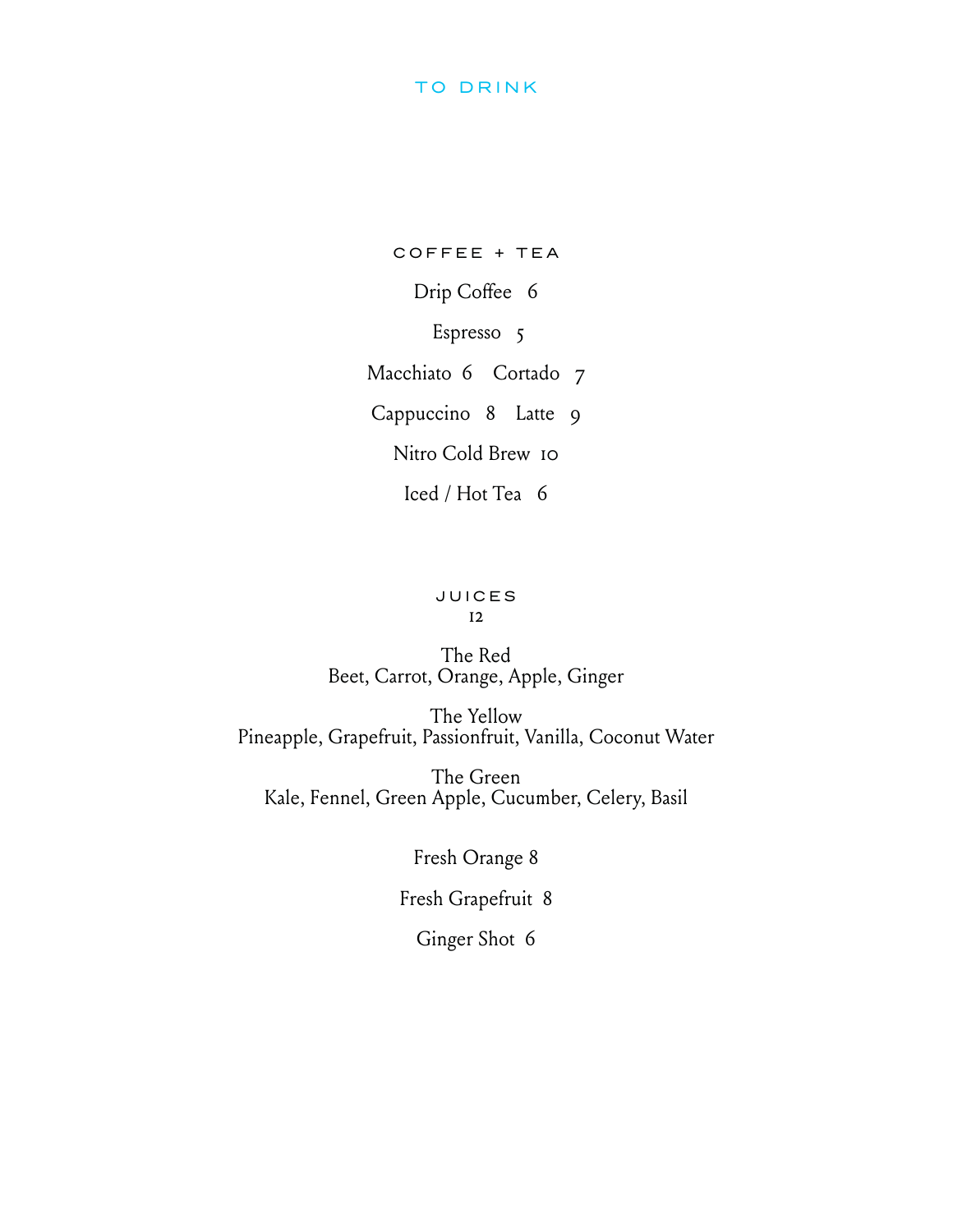### D INNER

CORNMEAL CROSTINI

Avocado & Olive v 16

Honey-Ricotta & Serrano Ham 17

> Whitefish & Cucumber 18

Caviar, Egg, Crème Fraiche & Chives 50

## SALADS

Local Lettuces Ricotta Salata, Radish & Herb Vinaigrette v, gf 14

Baby Iceberg,<br>Plums, Gorgonzola & Dill <sup>v, gf</sup> 15

Burrata Heirloom Tomatoes, Lemongrass, Bottarga & Grilled Bread 18

#### CRUDO

Crayfish Bibb Lettuce & Celery-Apple Vinaigrette gf 24

Pink Snapper Sour Orange, Fennel & Sea Beans <sub>gf</sub> 22

Beef Anchovies, Arugula & Jerk Potatoes gf 25

PASTA

Tagliatelle<br>Parmesan & Shaved Black Truffles v 50

> Bucatini King Crab, Lemon & Tomato 36

> Basil Gnochetti Saltfish, Pork Belly & Sofrito 26

> Cavatelli Egg Yolk, Zucchini & Pecorino v 24

### MAIN COURSES

Mahi-Mahi Olive Oil-Whipped Potatoes & Herb Salad §f 44

Spiny Lobster Saffron Risotto & Mascarpone <sup>gf</sup> 70

Roast Chicken Basil Breadcrumbs, Mozzarella & Tomato Broth 42

NY Strip Steak Crispy Potatoes, Bitter Greens & Salsa Verde gf 55

DESSERTS 15

Dark Chocolate Budino Crispy Guinea Corn & Olive Oil

Grilled Ricotta Cake Lemon-Basil Ice Cream & Mango

Sorbet Mango-Passion Fruit, Guava-Raspberry, & Coconut-Lime gf

v - vegetarian, gf - gluten-free